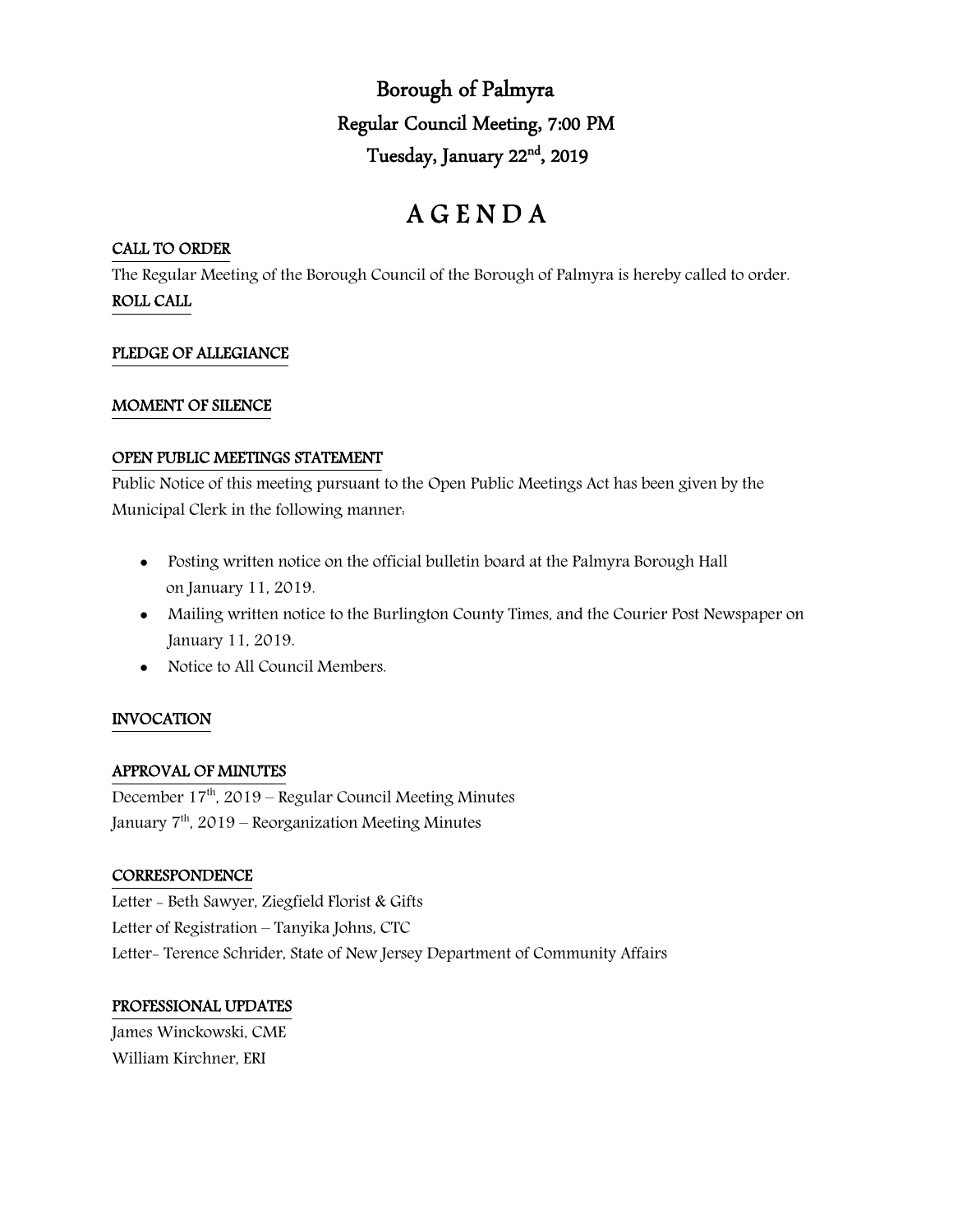## PUBLIC PORTION

This public portion is for discussion on professional updates, resolutions and ordinances listed on the agenda. Please sign in at the podium, state your name and address for the record. Council will give all comments appropriate consideration. Each citizen will be allotted up to five (5) minutes to speak, in order to allow everyone an opportunity to ask questions and express their opinions or concerns. Please direct all comments to the Mayor. Each citizen may only speak once during each public portion.

#### RESOLUTIONS Consent Agenda

Resolution 2019-75 to Resolution 2019-80 will be enacted as a single motion, if any resolution needs additional discussion it will be removed from the consent agenda and voted on separately.

Resolution 2019-75, Resolution Authorizing Change Order #2 for Charles Marandino, LLC for the 2018 Road Program project in the Amount of \$37,126.00 for a New Adjusted Contract Price of \$801,778.00 per ERI's recommendation letter dated January 7<sup>th</sup>, 2019

Resolution 2019-76, Resolution in Support of Path to Progress Recommendations Made by New Jersey Economic and Fiscal Policy Workgroup

Resolution 2019-77, Resolution Authorizing the Award of a Contract to NFC Contracting, LLC per their Bid Proposal dated 12/18/2018 in the Amount of \$20,750.00 for Rehab Project PLRCAESC-317, Pursuant to CGP&H and CFO's Review and Approval.

Resolution 2019-78, Resolution appointing Danielle Lippincott as Certified Tax Collector pursuant to Offer of Employment dated January 11, 2019 at the annual salary of \$58,000 effective January 14, 2019

Resolution 2019-79, Resolution Authorizing a Refund to Action Realty Group, LLC for i\$125.00 inspection fee

Resolution 2019-80, Resolution Authorizing the Payment of Bills for the Month of January 2019 In the Amount of \$1,619,527.66

#### MOTION TO APPROVE TREASURERS REPORTS

• December 2018

## COMMUNITY SPOTLIGHT

Virtua for Life - Free Mammograms, February 21, March 21, April  $18<sup>th</sup>$ , 2019 Read Across America – Charles Street School, March 4<sup>th</sup>, March 8<sup>th</sup>, 2019

#### PUBLIC REMINDERS

#### DISCUSSION ITEMS

#### NEW Business

- Public Events
	- Black History Month
- Redevelopment SS Rt. 73 professional reports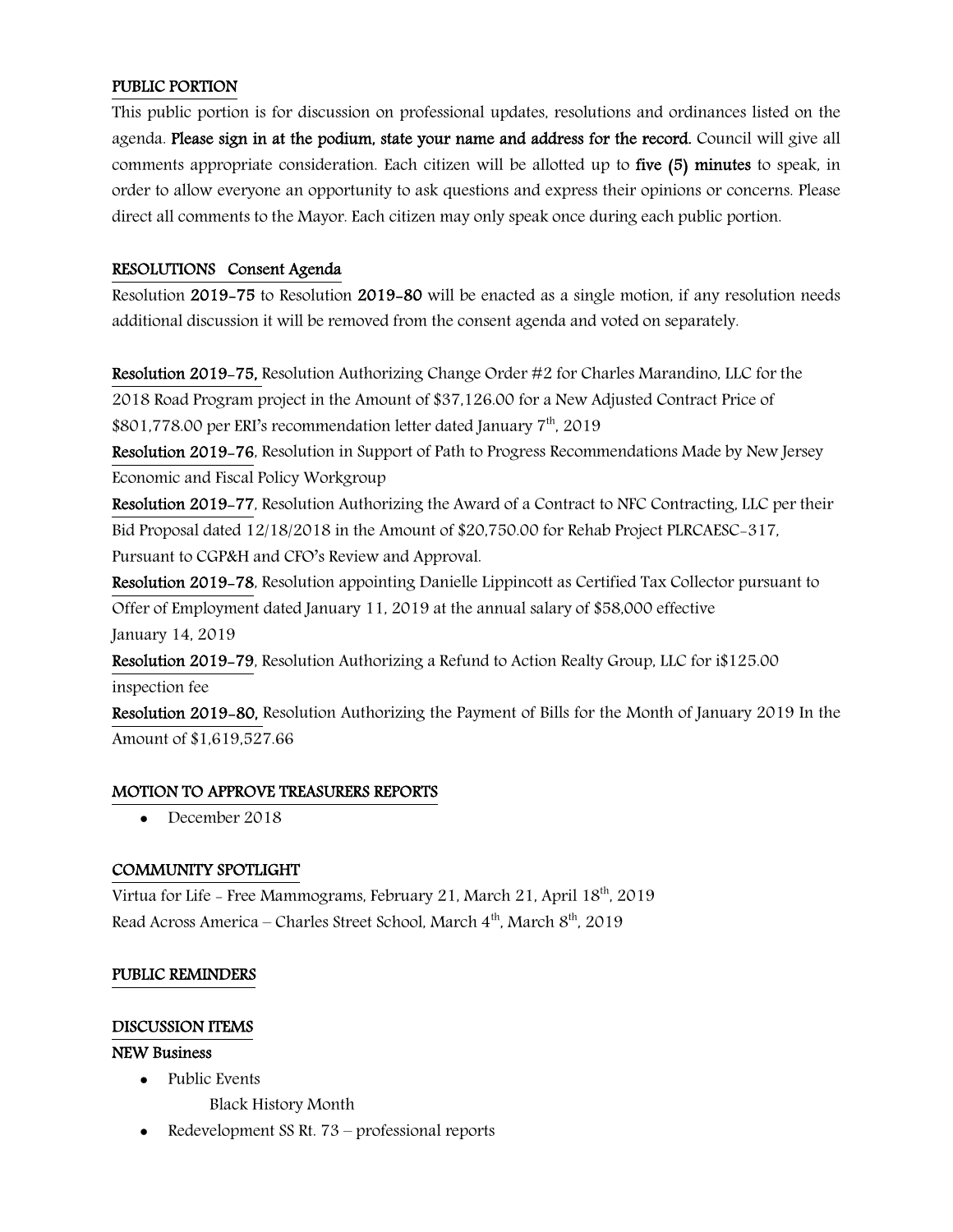- Cannabis Report: Medical & Adult use and requests from interested businesses
- Basement pumps & water table monitoring
- 2018 General Election Referendum re: Sunday alcoholic beverage sales
- Mural at Tony's Barber Shop Phase 2
- Green Team; proposed citizen members and Ordinance
- Public Safety Committee Director required
- Council Committee Chairpersons

#### OLD Business

- Holiday decorations & banners
- Outdoor Dining Ordinance & consumption of alcoholic beverages in public spaces including BYOB
- Lease Agreement Independence Fire Co  $#1$
- Grove Park paver block engraving/donation program
- PRC EMS matter re. Cinnaminson Fire Commission

#### ADMINISTRATOR REPORT

- 400 Arch St. demolition
- Grant Application Updates
- JIF Elected Officials Liability Seminar
- Bowman New Jersey Municipal Budget Process Seminar
- Enclosure/panel box for audio system at Band Shell
- Foreclosure involving Housing Rehabilitation Program recipient
- Old PNC Bank appraisal update
- New Vision & Dental benefits; effective date  $2/1/2019$
- Opportunity Zones IRS update
- Old firetruck potential sale update
- Cyber-attack & forensic investigation update
- Firehouse floor/structural issue update
- Tree Service Contract Bid for present thru  $12/31/2020$
- Removal of Handicap sign at 601 Delaware Avenue

#### COMMITTEE REPORTS

PUBLIC COMMENT Please sign in at the podium and state your name and address for the record. Council will give all comments appropriate consideration. Each citizen will be allotted up to five (5) minutes to speak, in order to allow everyone an opportunity to ask questions and express their opinions or concerns. Please direct all comments to the Mayor. Each citizen may only speak once during each public portion.

#### MAYOR AND COUNCIL COMMENTS